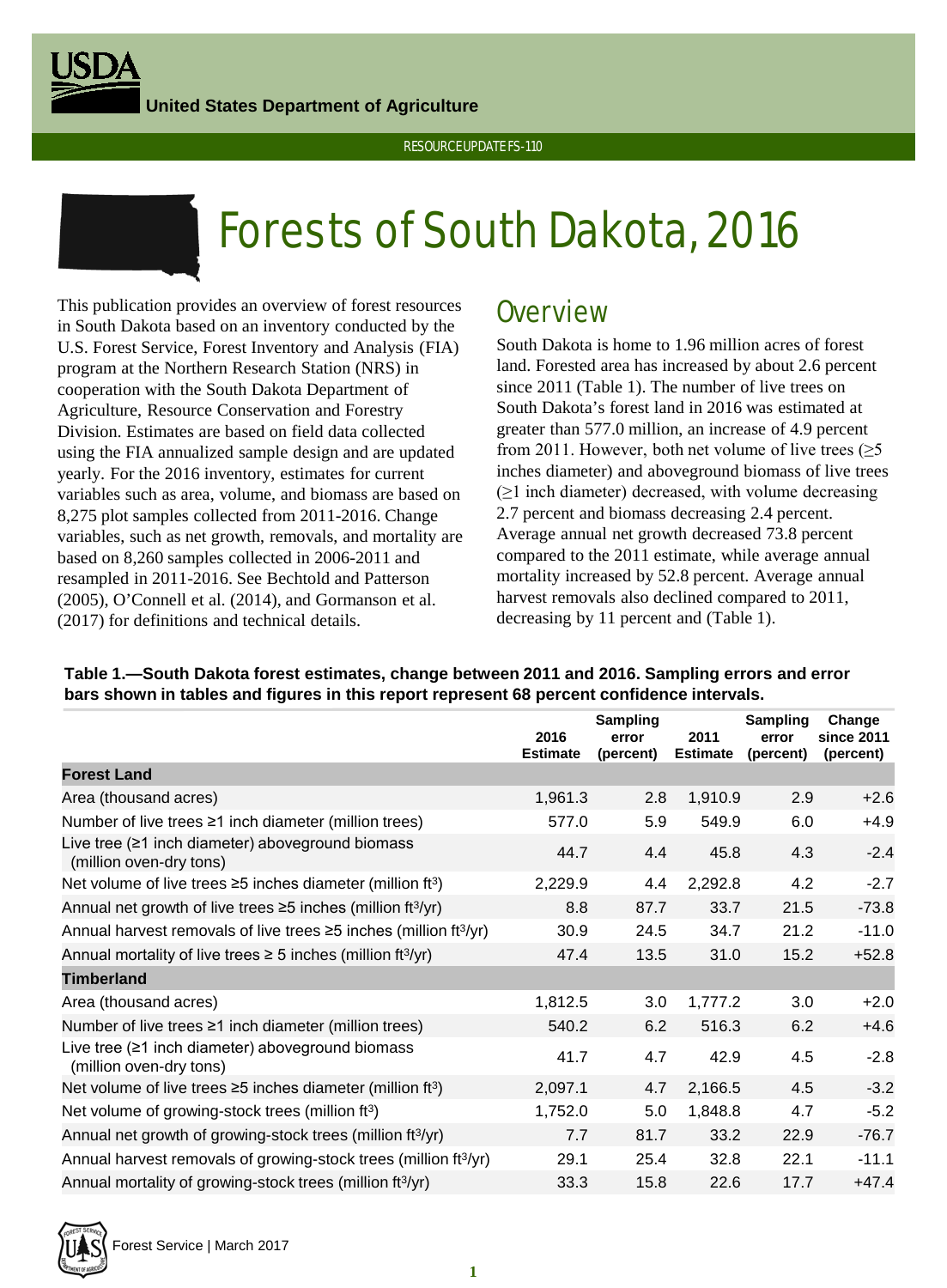# Forest Area



**Figure 1.—FIA survey units and area of forest land, South Dakota.**

Statewide forest land area is 1.96 million acres, roughly 4 percent of total land area in the State. The Western survey unit, home to the Black Hills, supports most forest land area in South Dakota (about 1.52 million acres), and is 13.7 percent forested (Fig. 1). The Eastern survey unit has considerably less forest land (about 440,500 acres) and is just 1.2 percent forested.

Area of South Dakota forest land and timberland, which is a subset of forest land that is capable of producing crops of industrial wood and not withdrawn from timber utilization by statute or administrative regulation, has remained relatively stable, with modest increases every year since 2012, after seeing larger increases in the early 2000s (Fig. 2).

The ponderosa pine forest type occupies the largest proportion of forest land in South Dakota at 1.13 million acres (Fig. 3). The next most common forest types are sugarberry/hackberry/elm/green ash at 97,400 acres, bur oak at 93,900 acres, and Rocky Mountain juniper at 74,300 acres.







**Figure 3.—Area of forest land by forest type and stand size class, 2016. Note: Large diameter trees are at least 11.0 inches diameter for hardwoods and at least 9.0 inches diameter for softwoods. Medium diameter trees are at least 5.0 inches diameter but not as large as large diameter trees. Small diameter trees are less than 5.0 inches diameter.**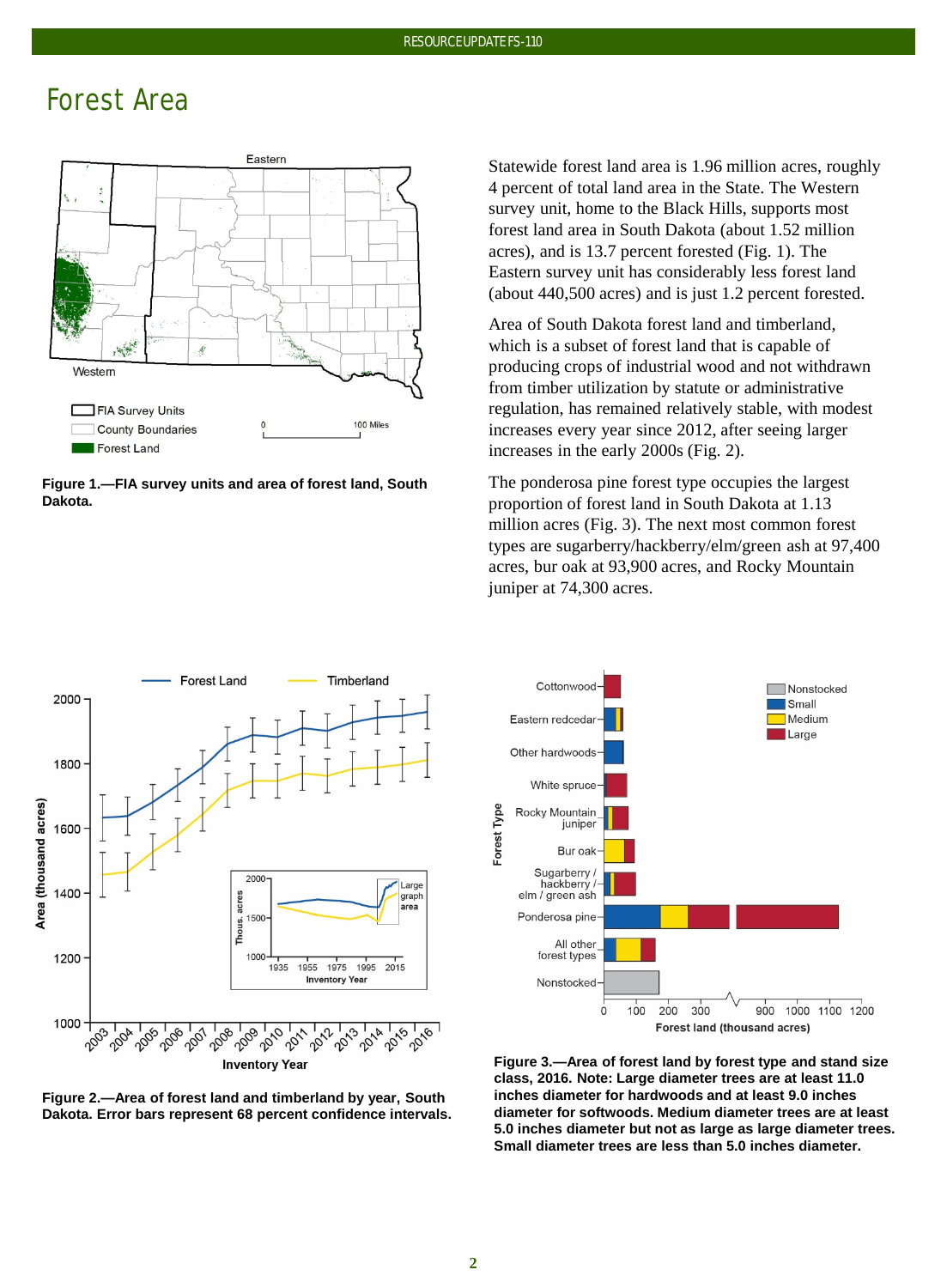#### RESOURCE UPDATE FS-110

# Volume, Biomass, and Trends

Twenty-nine species (including unknown species of trees collected to the genus level) were recorded on South Dakota forest land in 2016. Ponderosa pine, white spruce, bur oak*,* and green ash are species that have both large numbers of live trees and a large amount of live tree volume (Table 2). With over 29 million trees, Eastern hophornbeam (*Ostrya virginiana*) is a common species found in South Dakota forests but accounts for very little live tree volume, while eastern cottonwood is an example of a species with few trees and a large amount of volume.

Ponderosa pine continues to rank first for live tree volume on forest land with 1.63 billion cubic feet (Table 2), a decrease of about 2.7 percent from the 2011 inventory. This species accounts for 73 percent of South Dakota's live tree volume. Most ponderosa pine volume occurs on Black Hills National Forest lands, however, roughly 28 percent of volume is on other ownerships including privately owned land, other Federal agencies, the State of South Dakota, and county or municipal governments (Fig. 4). This diversity in ownership stresses the important roles that both public land managers at all levels of government and private landowners have in the management and protection of South Dakota's largest forest resource.



**Figure 4.—Net volume of ponderosa pine, in million cubic feet, by ownership, South Dakota, 2016.**

In 2016, average annual net growth on forest land was 8.8 million cubic feet (Table 1). Mortality was 47.4 million cubic feet on average, annually. Harvest removals were 30.9 million cubic feet, for a net growth to removal ratio of 0.28. South Dakota's removals are, on average, about 1.4 percent of the total standing volume per year. Most removals are ponderosa pine (Table 2).

South Dakota has more than 44.7 million oven-dry tons of biomass on forest land. Ponderosa pine accounts for most biomass at 68 percent of the total. The 44.7 million dry tons of biomass equates to 22.4 million tons of carbon in South Dakota's forests.

| <b>Common Name</b>        | Latin name                  | <b>Number</b><br>of trees <sup>a</sup><br>(millions) | Net volume <sup>b</sup><br>(million ft <sup>3</sup> ) | Aboveground<br>biomassa<br>(thousand dry tons) | <b>Average Annual</b><br>net growth <sup>b</sup><br>(thousand ft <sup>3</sup> ) | Average annual<br>mortalityb<br>(thousand ft <sup>3</sup> ) | Average annual<br>harvest<br>removalsb<br>(thousand ft <sup>3</sup> ) |
|---------------------------|-----------------------------|------------------------------------------------------|-------------------------------------------------------|------------------------------------------------|---------------------------------------------------------------------------------|-------------------------------------------------------------|-----------------------------------------------------------------------|
| Ponderosa pine            | Pinus ponderosa             | 350.1                                                | 1,629.4                                               | 30,188.1                                       | $-1,929.0$                                                                      | 36,689.7                                                    | 29,278.8                                                              |
| Bur oak                   | Quercus<br>macrocarpa       | 31.2                                                 | 116.9                                                 | 3,609.2                                        | 1,344.7                                                                         | 639.7                                                       |                                                                       |
| Eastern<br>cottonwood     | <b>Populus</b><br>deltoides | 1.8                                                  | 107.5                                                 | 1,949.4                                        | 1,429.1                                                                         | 1,643.4                                                     |                                                                       |
| White spruce              | Picea glauca                | 31.2                                                 | 92.1                                                  | 1,656.1                                        | 1,482.0                                                                         | 1,310.9                                                     | 477.8                                                                 |
| Green ash                 | Fraxinus<br>pennsylvanica   | 29.0                                                 | 84.9                                                  | 2,533.5                                        | 1,190.9                                                                         | 1,827.0                                                     |                                                                       |
| Rocky Mountain<br>juniper | Juniperus<br>scopulorum     | 21.0                                                 | 36.1                                                  | 565.8                                          | 1,090.8                                                                         | 281.2                                                       |                                                                       |
| <b>Boxelder</b>           | Acer negundo                | 8.0                                                  | 32.5                                                  | 746.0                                          | 1,825.3                                                                         | 207.6                                                       | 626.2                                                                 |
| American elm              | Ulmus americana             | 5.6                                                  | 32.4                                                  | 743.8                                          | $-1,007.6$                                                                      | 2,195.4                                                     | 213.6                                                                 |
| Eastern redcedar          | Juniperus<br>virginiana     | 19.2                                                 | 24.7                                                  | 585.1                                          | 1,650.9                                                                         |                                                             |                                                                       |
| Siberian elm              | Ulmus pumila                | 2.9                                                  | 23.6                                                  | 594.1                                          | 2,336.3                                                                         | 160.9                                                       | 191.9                                                                 |
| Quaking aspen             | Populus<br>tremuloides      | 18.4                                                 | 16.4                                                  | 380.1                                          | $-559.4$                                                                        | 1,263.6                                                     | 96.9                                                                  |
| Hackberry                 | Celtis<br>occidentalis      | 1.8                                                  | 6.9                                                   | 179.0                                          | 344.3                                                                           | 117.6                                                       |                                                                       |

## **Table 2.—Number, volume, biomass, growth, mortality, and removals of live trees on forest land by species of the top 12 tree species by net volume, South Dakota, 2016**

<sup>a</sup> *Trees ≥1 inch diameter*

<sup>b</sup> *Trees ≥5 inches diameter*

*Note: Table cells without observation are indicated by --. A value of 0.0 is due to rounding of a small value.*